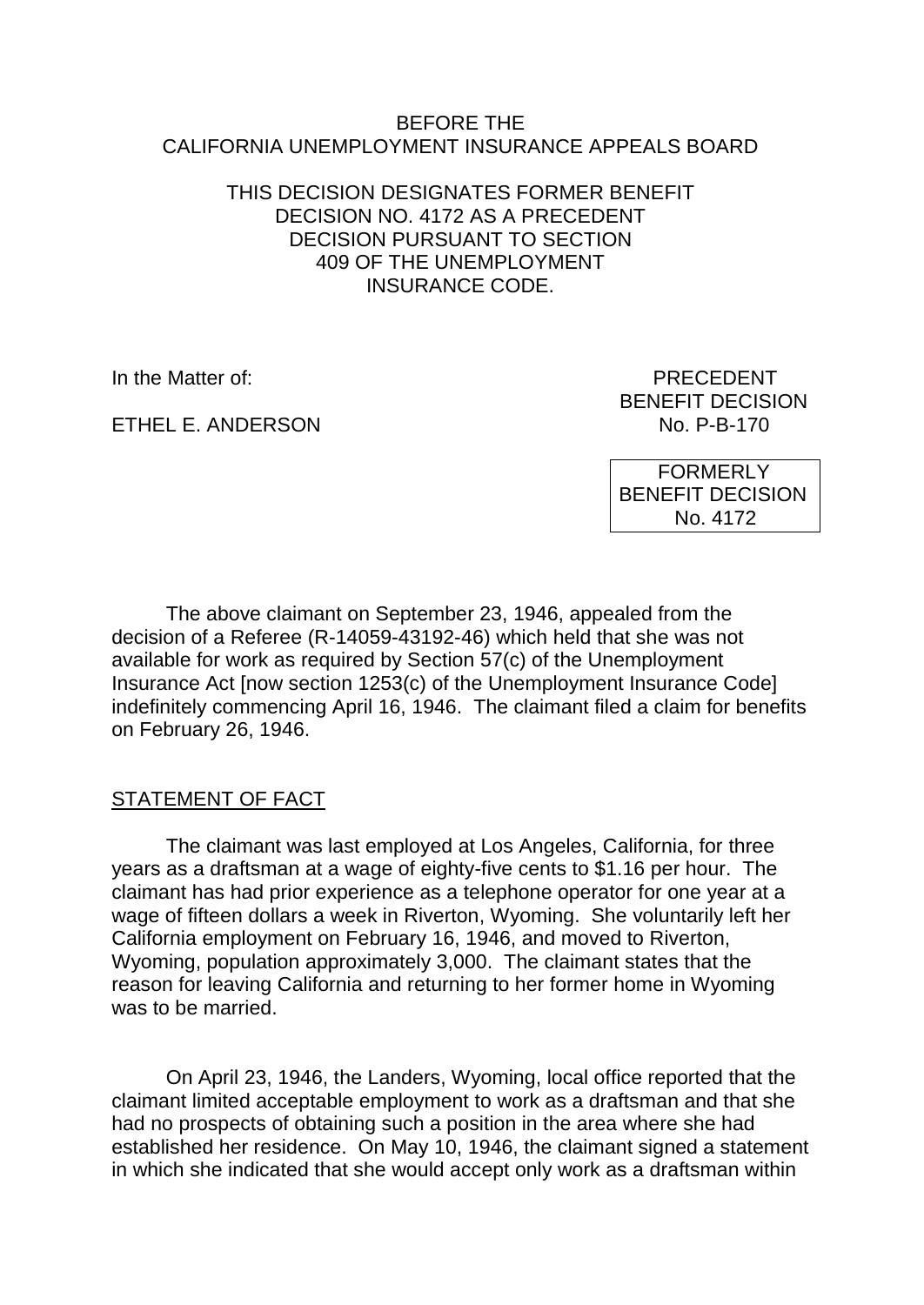forty miles of her home. She knew of no employers in her community who hired draftsman, and stated that she was waiting for an opening on the Boysen Dam project. The local office stated that the Bureau of Reclamation planned on commencing construction work on such a project within three months, at which time it was expected that claimant could secure work, but not as a draftsman. Although the claimant was formerly employed in Riverton as a telephone operator, she made no attempt to secure such work because she stated "it made her nervous" and because the working conditions were allegedly undesirable.

On June 17, 1946, the claimant secured work as a draftsman with the Bureau of Reclamation in Riverton at a wage of \$180 a month. The local office stated that the claimant was able to secure such a position due to an unexpected increase in the program of the Bureau in that area.

## REASON FOR DECISION

In this case, the claimant, after voluntarily quitting her employment in a metropolitan area in California, moved to a relatively small community in Wyoming and after her arrival there, she restricted acceptable work to that as a draftsman in the immediate locality. At that time, the claimant admitted she knew of no employers in that locality who hired draftsmen. She further stated there was a possibility that such work might become available in three months, but in the meantime she was not willing to accept other work.

A restriction on acceptable employment, after voluntarily leaving California, to a type of work which is nonexistent in the claimant's new locality clearly brings this claimant within the rationale of many of our previous decisions where we have held that such a removal, considered together with restrictions on acceptable employment, must be viewed as a withdrawal from the labor market. Therefore it is our conclusion that the claimant in this case did not meet the availability requirements of Section 57(c) of the Act [now section 1253(c) of the Unemployment Insurance Code] during the period involved in this appeal.

In appealing to this Board, the claimant contends that since she subsequently obtained the type of work she sought, the conclusion that she was not available for work cannot be sustained.

It is not only generally but almost universally accepted in the various jurisdictions that availability for work cannot be measured entirely by a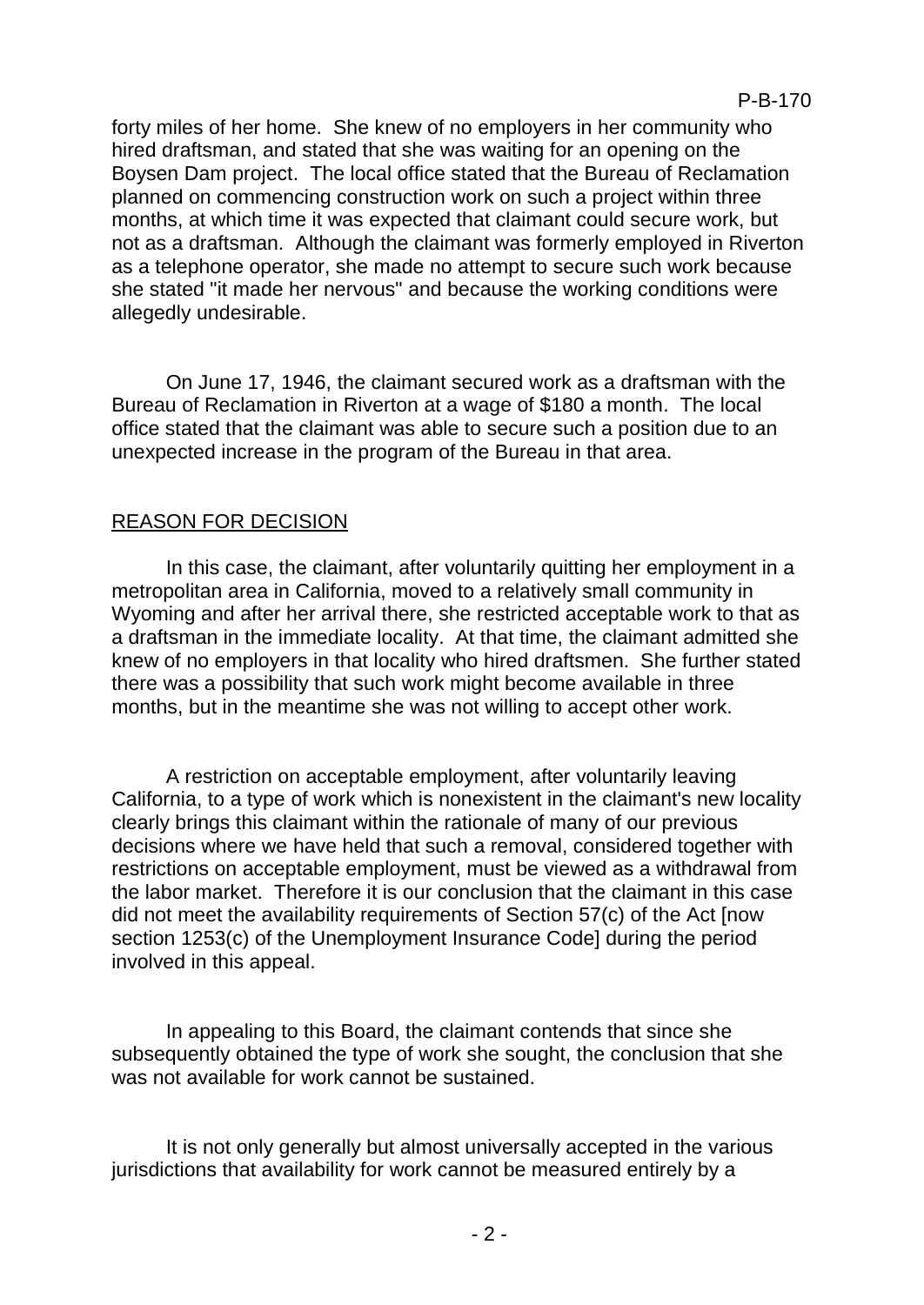person's willingness to work, although willingness is unquestionably an indispensable factor entering into the determination. Willingness to work must be considered in relation to the employment field in which the claimant voluntarily, or perhaps through force of circumstances, has marked as the area beyond which employment will not or cannot be considered. There must be a dual finding where availability for work is at issue: First, that there is a willingness as well as readiness and ability to work, and, second, that there exists some reasonable probability in the claimant's locality for obtaining suitable employment so that the willingness to work, coupled with some prospects of work, can result in a finding that during the weeks for which benefits are claimed, the claimant has been ready, willing, and able to accept suitable employment in a labor market where that willingness may result in gainful employment. If employment fails to materialize under such circumstances, due to the inability of the Employment Service to match the worker to a suitable job opening, the ensuing unemployment is properly viewed as involuntary and, unless some act of the claimant gives rise to a disqualification period, is compensable with benefits.

Examining the facts in this case in the light of the foregoing principles, we find that the claimant herein filed a claim in Wyoming on February 26, 1946. Thereafter she filed weekly claims for benefits until June 17, on which date she obtained employment with a governmental agency which had commenced work on a construction project in the locality. She was still so employed when this case was considered by the Referee on August 26, 1946. During the entire period for which she is claiming benefits the claimant was willing to work, but only as a draftsman, which work did not exist in the area claimant designated as her employment field. It seems to us that under these facts, and consonant with our prior decisions, the conclusion must be reached that the claimant did not meet the availability requirements of the statute during the weeks for which benefits are claimed.

Whether the claimant became available for work on and after June 17, 1946, when she obtained employment, is not an issue which we are called upon to determine in this appeal. As far as the record shows, the claimant ceased seeking benefits after June 17 because she again became a part of the labor force and continued in this status for the remainder of the period involved in the appeal. Her availability for work under the Act therefore would not again be an issue until such time as she might again become unemployed and seek benefits. At that time, and not presently, the facts would be subject to examination and a finding as to whether the claimant then was ready, willing and able to accept suitable work in a labor market where there were some reasonable possibilities of employment. If such a finding could be affirmatively made from the facts, the claimant would be considered available for work under the Act.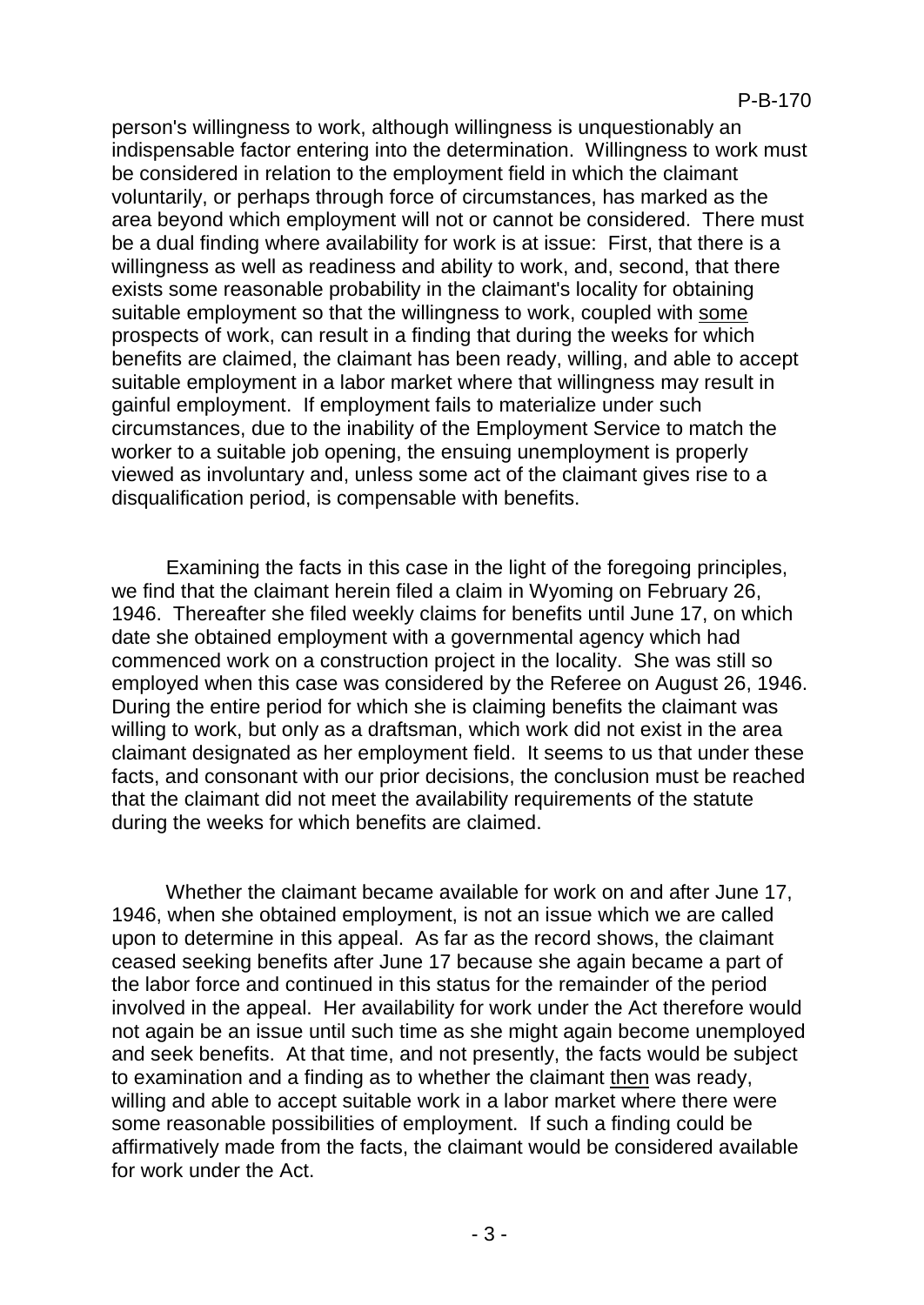## **DECISION**

The decision of the Referee is affirmed. Benefits are denied.

Sacramento, California, January 6, 1976

# CALIFORNIA UNEMPLOYMENT INSURANCE APPEALS BOARD

DON BLEWETT, Chairperson

MARILYN H. GRACE

CARL A. BRITSCHGI

RICHARD H. MARRIOTT

DISSENTING - Written Opinion Attached

HARRY K. GRAFE